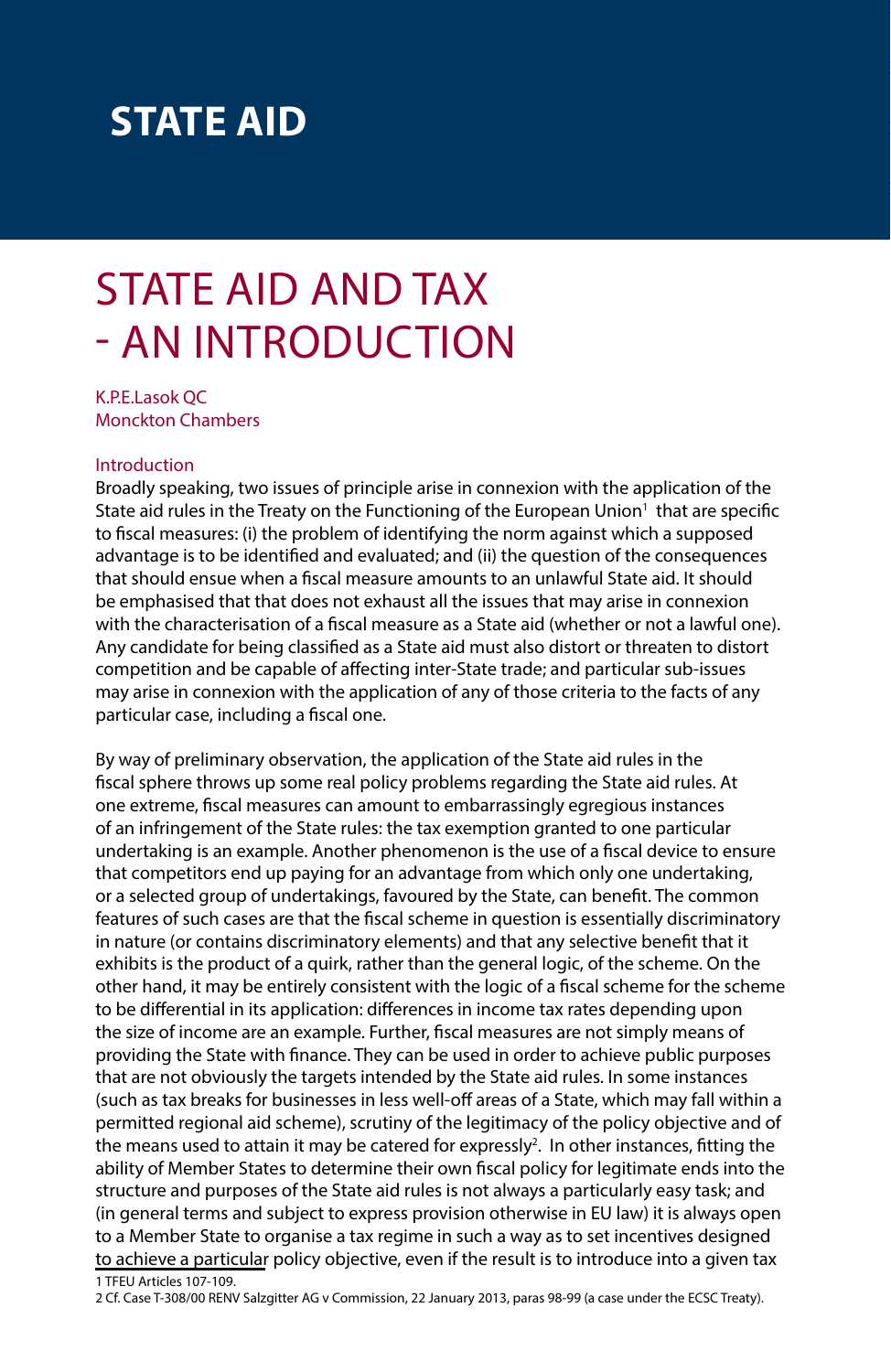

scheme something that is alien to its logic, as long as any advantage is not selective in nature or not such as to distort competition.

After making some general observations about particular aspects of the State aid regime, I will turn to some specific comments about recent State aid cases involving taxation. Cases involving process points only are not discussed. 3 The *British Aggregates*  and *EDF* cases<sup>4</sup> will be dealt with by other speakers.

#### The concept of a State aid and selectivity

``Aids" have been variously described as ``benefits;' $^5$  ``gratuitous advantages;" $^6$  ``decisions of Member States by which the latter, in pursuit of their own economic and social objectives, give by unilateral and autonomous decision, undertakings or other persons resources or procure for them advantages intended to encourage the attainment of the economic or social objectives sought;"<sup>7</sup> ``positive benefits, such as subsidies themselves, [and] also measures which, in various forms, mitigate the charges which are normally included in the budget of an undertaking and which, without therefore being subsidies in the strict meaning of the word, are similar in character and have the same effect;" $\rm ^8$  and ``an economic advantage which it [the recipient] would not have obtained under normal market conditions.''9 The core element of the concept of an "aid" is that it is a benefit; but not all benefits amount to a State aid. Thus, it has been held that the removal of a structural disadvantage is not an aid.<sup>10</sup>

<sup>3</sup> E.g. Cases C-465/09P to C-470/09P Territorio Historico de Vizcaya - Diputacion Foral de Vizcaya and others v Commission [2011] ECR I-83\*; Case C-354/10 Commission v Greece, 1 March 2012 (failure by Member State to recover unlawful State aid); Case T-221/10 Iberdrola SA v Commission, 8 March 2012 (admissibility of action challenging unfavourable Commission decision); Case C-646/11P Falles Fagligt Forbund (3F) v Commission, 24 January 2013, an appeal from Case T-30/03 RENV Falles Fagligt Forbund v Commission, 27 September 2011. The Salzgitter case (above, note 2), contains in paras 130-169 some discussion of the calculation of the value of a fiscal aid for the purposes of its recovery. 4 Case T-210/02 RENV British Aggregates Association v Commission, 7 March 2012; Case C-124/10P Commission v Electricite de France, 5 June 2012.

<sup>5</sup> Case 173/73 Commission v Italy [1974] E.C.R. 709, para 13.

<sup>6</sup> Case 78/76 Steinike & Weinlig v Germany [1977] E.C.R. 595, para 22.

<sup>7</sup> Case 61/79 Amministrazione delle Finanze dello Stato v Denkavit [1980] E.C.R. 1205, para 31.

<sup>8</sup> Case C-200/97 Ecotrade v Altiforni e Ferriere di Servola [1998] E.C.R. I-7907, paras 34-35.

<sup>9</sup> Case C-39/94 SFEI v La Poste [1996] E.C.R. I-3547, para 60.

<sup>10</sup> Case T-157/01 Danske Busvognmaend v Commission [2004] ECR II-917, para 57. It is doubtful if the judgment should be read as widely as paragraph 57 suggests. The correct proposition following from the judgment is that steps taken, in the context of privatisation, for the purpose of creating an undertaking intended to operate under normal conditions of competition are not (save in exceptional circumstances) a State aid. The issue in that case concerned financial compensation given to civil servants working for a publicly-owned bus operator who changed their employment status to a normal contract of employment when the operator was privatised. That obviously related to the transformation of the operator into an undertaking subject to normal conditions of competition. It was not simply the removal of a structural disadvantage to which competing operators were not subject (which is what paragraph 57 can be read as saying). It would also be unwise to read paragraph 57 as suggesting that the concept of a State aid can be circumvented by giving a benefit to third parties instead of directly to an undertaking or by reconfiguring a benefit as a non-pecuniary benefit (which is also how para 57 can be read).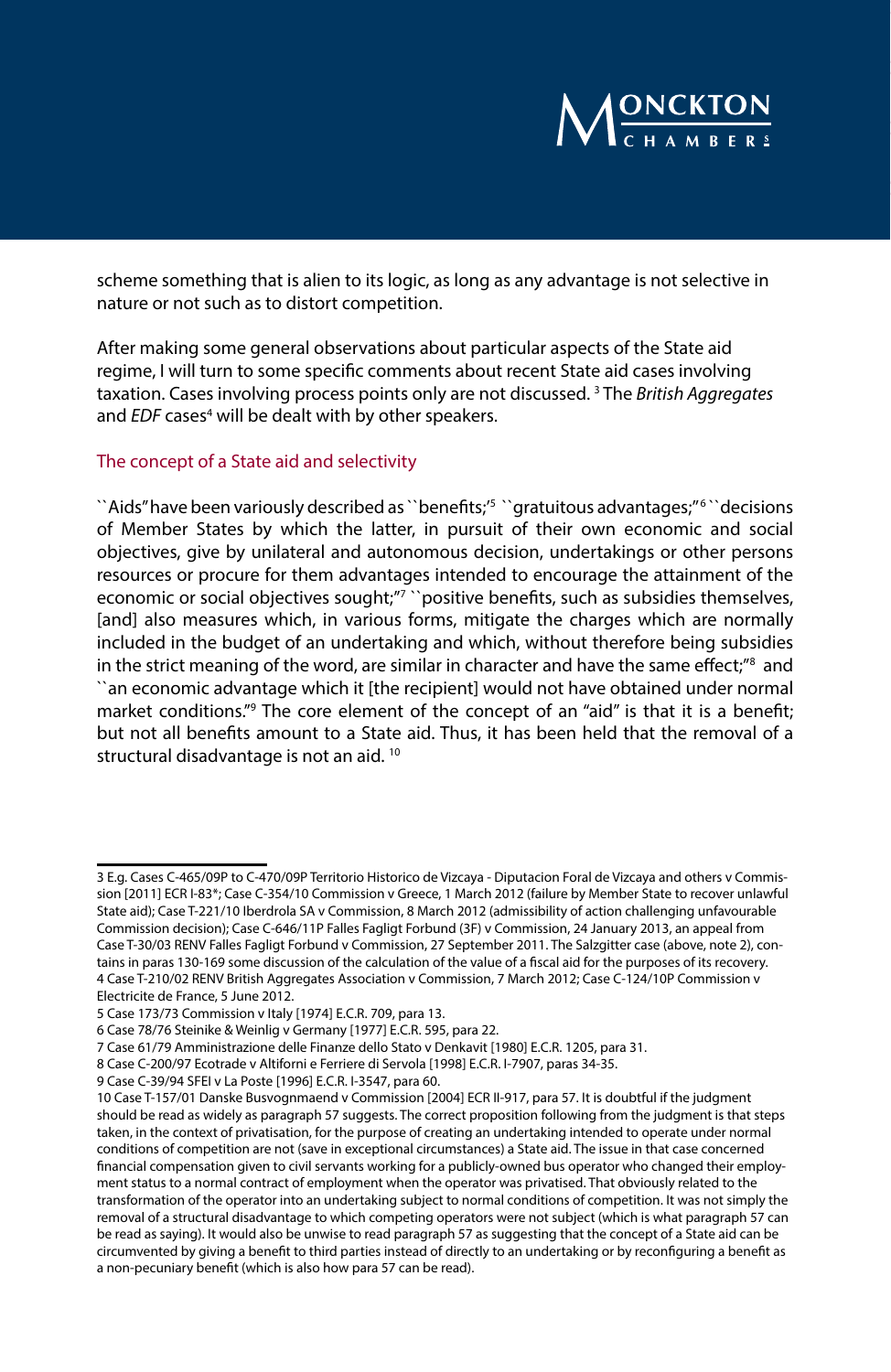That approach makes it easy to characterise, as an aid, various types of fiscal benefit: a tax concession or tax exemption that reduces the undertaking's liability towards the State;<sup>11</sup>; tax credits; reduced rates of tax; deferral of an obligation to pay tax;<sup>12</sup> a tax amnesty. All those examples share the characteristic of being favourable derogations from, or exceptions to, a rule. Some advantages of that sort are specific to an undertaking or a group of undertakings (including a self-selected group where, as in the case of tax incentives for investments,<sup>13</sup> the group is determined by the action that the undertakings in question take in response to an incentive provided by the State), in which case they usually satisfy the criterion of being selective. Others (such as a general tax amnesty) can reflect a general policy, in which case they lack selectivity. Legislation dealing with insolvent undertakings typically confers advantages on an insolvent company, such as suspension of the recovery of debts (including fiscal debts), while the company is going through a process designed either to restore it to health or to recover more money for creditors than would otherwise be the case. Where such legislation applies generally to any company in a state of insolvency and involves no greater burden on State resources than is imposed on private resources (typically by means of the suspension of the ability to recover debts from the insolvent company), no State aid issue arises. However, if the legislation is structured so as to apply selectively to particular types of undertaking (such as large industrial undertakings owing particularly large debts to the State or to classes of creditor that mainly comprise public bodies), the element of selectivity is present.14 The same applies where a legislative scheme involving the conferring of benefits or advantages on undertakings (at the expense of the State) is expressed in so general terms as to lack selectivity but is applied by administrative decisions: in that situation, the individual administrative decisions applying or implementing the legislative scheme in relation to a particular undertaking or class of undertakings attract the element of

<sup>11</sup> E.g. Case C-387/92 Banco de Credito Industrial v Ayuntamiento de Valencia [1994] E.C.R. I-887, paras 13-14; Case T-106/95 FFSA v Commission [1997] E.C.R. II-229; Case C-6/97 Italy v Commission [1999] E.C.R. I-2981. See also the Commission Notice on the application of the State aid rules to direct taxation (O.J. 1998 No. C384/3), the relevance and effect of which was considered in Cases C-106/09P and C-107/09P Commission v Gibraltar, 15 November 2011, paras 128-136. Some doubt seems to have been cast on the first three cases cited above by Case C-174/02 Streekgewest Westelijk Noord-Brabant v Staatsecretaris van Financien [2005] ECR I-85, paras 25-29 (para 25 being cited and followed in Cases C-266/04 to C-270/04, C-276/04 and C-321/04 to C-325/04 Distribution Casino France SAS and others v Caisse nationale de l'organisation autonome d'assurance vieillesse des travailleurs non salaries des professions industrielles et commerciales [2005] ECR I-9481, para 34). The view more consistent with the general trend of the case law is that Streekgewest and Distribution Casino France are to be confined to the particular circumstances of those cases; and that conclusion is supported by the ECJ's reversion to the approach followed in the Banco di Credito Industriale case in Cases C-393/04 and C-41/05 Air Liquide Industries Belgium SA v Seraing [2006] ECR I-5293, para 30 (and note para 46). However, it cannot be excluded that the ECJ considers that the stance taken by it in cases like Banco di Credito Industrial was shown in subsequent cases (such as Case C-308/01 GIL Insurance Ltd. and others v Commissioners of Customs and Excise [2004] ECR I-4777 (see in particular the Advocate General's Opinion) to be problematical in some fiscal situations.

<sup>12</sup> Case T-67/94 Ladbroke Racing Ltd. v Commission [1998] E.C.R. II-1, upheld on appeal in Case C-83/98P France v Ladbroke Racing Ltd and another [2000] ECR I-3271. But compare Case C-342/96 Spain v Commission [1999] E.C.R. I-2459.

<sup>13</sup> Case 70/72 Commission v Germany [1973] E.C.R. 813. Note, in that connexion, the Salzgitter case (above, note 2), paras 112-129: special depreciation allowances on investments made for the protection of the environment (largely inconclusive discussion because, in that case, the tax advantages had been obtained independently of the environmental objective of the investments - see para 126).

<sup>14</sup> E.g. the Ecotrade case (above, note 8), paras 37-40.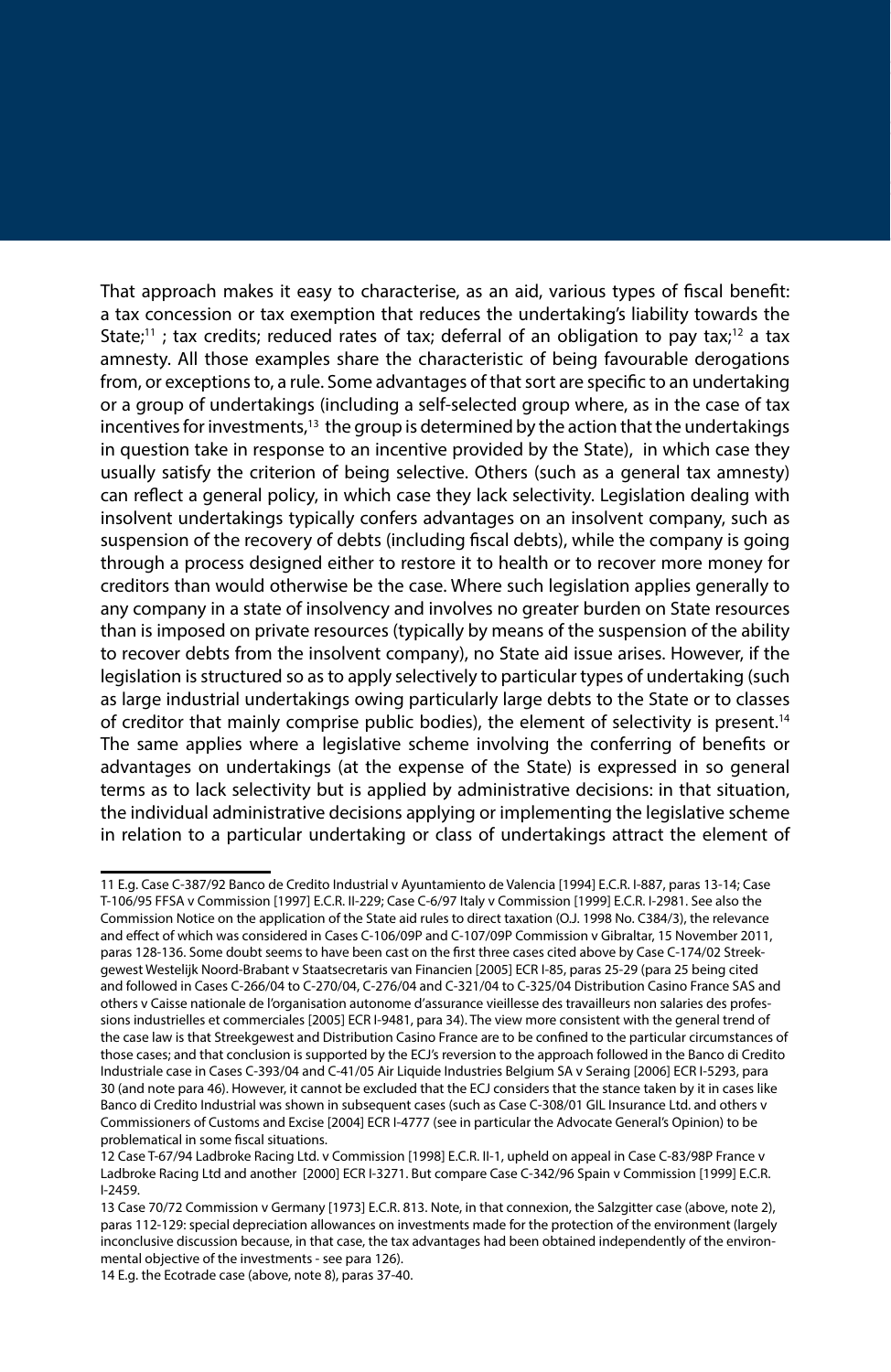selectivity.<sup>15</sup> On the other hand, a measure is not necessarily "selective", even if it favours some undertakings and not others, if the difference of treatment is objectively justifiable by reference to such things as the logic or scheme of the legislation in question<sup>16</sup>. Thus, the introduction of a higher rate of tax than the prevailing standard rate, for the purpose of dealing with a particular fiscal problem, is not a State aid even if the result is to differentiate between undertakings paying the higher rate and those paying the standard rate.<sup>17</sup>

#### Granted by the State or through State Resources

"State" aid is necessarily aid that is attributable in some way to the State.18 The expression ``aid'' necessarily implies advantages granted directly or indirectly through State resources or constituting an additional charge for the State or for bodies designated or established by the State for that purpose.<sup>19</sup> The phrase "granted by the State or through State resources'' makes it clear that it makes no difference whether the aid is granted directly by the State or by public or private bodies established or appointed by the State to administer the aid: in applying the State aid rules, regard must primarily be had to the effects of the aid on the undertakings or products favoured by it and not on the status of the institutions entrusted with the distribution and administration of the aid.<sup>20</sup> Further, a measure adopted by public authority and favouring certain undertakings or products may still be an aid even if it is wholly or partially financed by contributions imposed by public authority and levied on the undertakings concerned.<sup>21</sup> Thus, a benefit may be an aid if it has been decided upon and financed by a public body, implemented subject to the approval of the public authorities, granted in the same way as an ordinary State aid, and represented as being part of a package of measures that are accepted as being State aids.22 Where the aid is financed from private sector sources it will be a State aid only if the finance is provided through State compulsion and not voluntarily. Accordingly, where an advertising campaign was funded by resources made available by a public body, and those resources were obtained through compulsory levies imposed on private sector undertakings, there was no State aid because the campaign originated in a private sector

<sup>15</sup> E.g. the Ecotrade case (above, note 8), paras 39-40.

<sup>16</sup> Cf. Case C-351/98 Spain v Commission [2002] ECR I-8031, paras 40-43 (aid to SMEs not justified by the nature and scheme of the aid); Case C-409/00 Spain v Commission [2003] ECR I-1487, para 52; Case C-159/01 Netherlands v Commission [2004] ECR I-4461, paras 42-47; Case C-148/04 Unicredito Italiano [2005] ECR I-11137, paras 49-51; Case C-222/04 Ministero dell'Economia e delle Finanze v Cassa di Risparmio di Firenze SpA and others [2006] ECR I-289, paras 135-138.

<sup>17</sup> Case C-308/01 GIL Insurance Ltd. and others v Commissioners of Customs and Excise [2004] ECR I-4777, paras 65-78.

<sup>18</sup> E.g. Case T-351/02 Deutsche Bahn v Commission [2006] ECR II-1047, paras 102-103 (a tax exemption derived from EU legislation that the Member State concerned was obliged to implement), where attribution to the State was considered to be distinct from the need for the aid to come from State resources.

<sup>19</sup> The Ecotrade case, note 8, above.

<sup>20</sup> E.g. Case C-126/01 Ministre de l'Economie, des Finances et de l'Inustrie v GEMO SA [2003] ECR I-13769, paras 25-27.

<sup>21</sup> Case 78/76 Steinike & Weinlig v Germany [1977] E.C.R. 595, paras 21-22; Case 173/73 Italy v Commission [1974] E.C.R. 709, para 16.

<sup>22</sup> Case 290/83 Commission v France [1985] E.C.R. 439, paras 14-15. See also, in that connexion, Case 57/86 Commission v Greece [1988] E.C.R. 2855.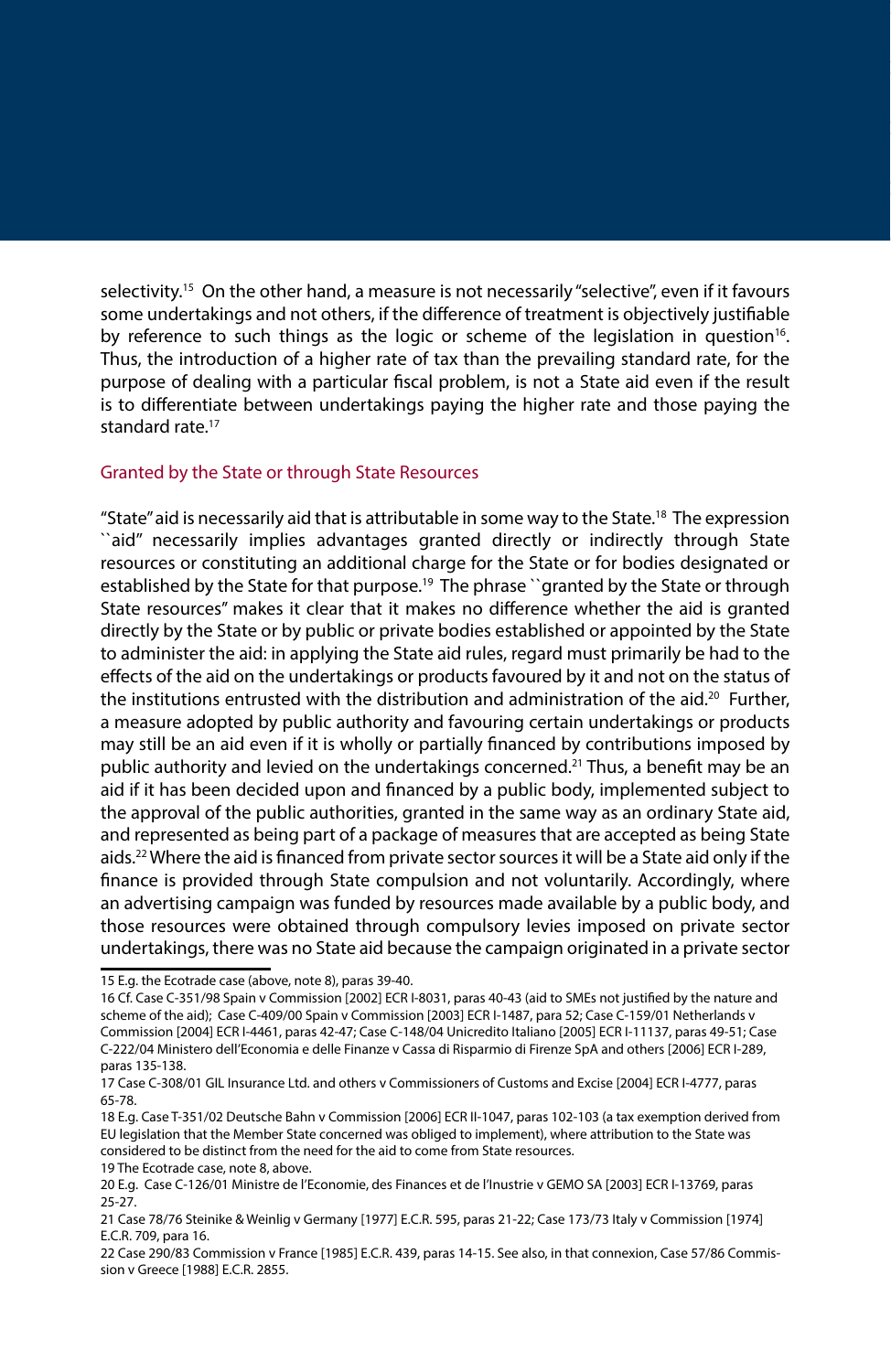initiative and the public body had acted only as a vehicle for raising the finance from private sector undertakings and distributing the aid to them.23 State resources include the financial resources of a private-law undertaking that is controlled by the State or a State body.<sup>24</sup>

On the other hand, where an advantage is conferred by the State but it does not involve the employment of State resources, whether directly or indirectly, it has previously been held not to be a State aid.<sup>25</sup> In one case, the alleged State aid was a legal provision relieving a particular undertaking from a generally applicable obligation imposed on employers to recruit staff under employment contracts of indeterminate duration, as opposed to fixed term contracts. The legislation gave the favoured undertaking a flexibility not available to other undertakings operating in the same sector. Nonetheless, the advantage was not held to be a State aid because it did not involve any direct or indirect transfer of State resources to the beneficiary.<sup>26</sup> In that context, a direct transfer is simply a payment. Indirect transfers encompass situations where the State forgoes a payment to which it would otherwise be entitled, such as where it creates a tax exemption and thereby accepts a drop in tax revenue but does not employ its resources for the benefit of the favoured undertaking in any positive way; $^{27}$  and situations where the State provides funds to a person or body, enabling that person or body to release resources (whether the same or other resources) to an undertaking or for the production of certain goods.<sup>28</sup> In order to be a State aid, an advantage must therefore involve some additional burden for the State. If the advantage does not involve some additional burden, by comparison with the situation that would otherwise prevail, it may not be a State aid.<sup>29</sup>

#### The Consequences of Illegality

The primary consequence of the unlawfulness of a State aid is that it must cease to be paid and, where it is new aid granted without prior notification to the Commission, any past payments of aid will be clawed back from the recipient either by virtue of a recovery injunction or order made by the Commission or by virtue of an order made by a national court, subject to any defence that the recipient of the aid may have. A Commission decision (whether a recovery injunction or a recovery order) is challengeable before the

26 Cases C-52/97, C-53/97 and C-54/97 Viscido v Ente Poste Italiano [1998] E.C.R. I-2629, paras 12-16.

<sup>23</sup> Case C-345/02 Pearle and others v Hoofdbedrijfschap Ambachten [2004] ECR I-7139, paras 36-39.

<sup>24</sup> Case C-482/99 France v Commission [2002] ECR I-4397, paras 32-39 and 50-58; Cases C-328/99 and C-399/00 Italy and another v Commission [2003] ECR I-4035, para 33. As appears from those cases, the mere fact that the body granting the advantage in question is controlled by the State is not in itself sufficient to conclude that the advantage is a State aid.

<sup>25</sup> E.g. Case 82/77 Openbaar Ministerie v van Tiggele [1978] E.C.R. 25, paras 24-25 (fixing of minimum retail prices); Cases 213-215/81 Norddeutsche Vieh- und Fleischkontor v BALM [1982] E.C.R. 3583, paras 22-23 (allocation of a tariff quota opened by a Council Regulation - the levy waived was part of the EU's own resources, not State resources); Case T-95/03 Asociacion de Empresarios de Estaciones de Servicio de la Comunidad Autonoma de Madrid and another v Commission [2006] ECR II-4739, para 104.

<sup>27</sup> Cf. The tax concession at issue in Case C-156/98 Germany v Commission [2000] ECR I-6857, paras 26-28; Ministero dell-Economia e delle Finanze v Cassa di Risparmio di Firenze SpA and others (above, note 16), paras 131-133. Another example of an indirect transfer would be the debt rescheduling in Case C-278/00 Greece v Commission [2004] ECR I-3997, paras 51-54.

<sup>28</sup> E.g. Case C-303/88 Italy v Commission [1991] E.C.R. I-1433, para 11-14.

<sup>29</sup> Case C-200/97 Ecotrade v Altiforni e Ferriere di Servolo [1998] E.C.R. I-7907, para 43.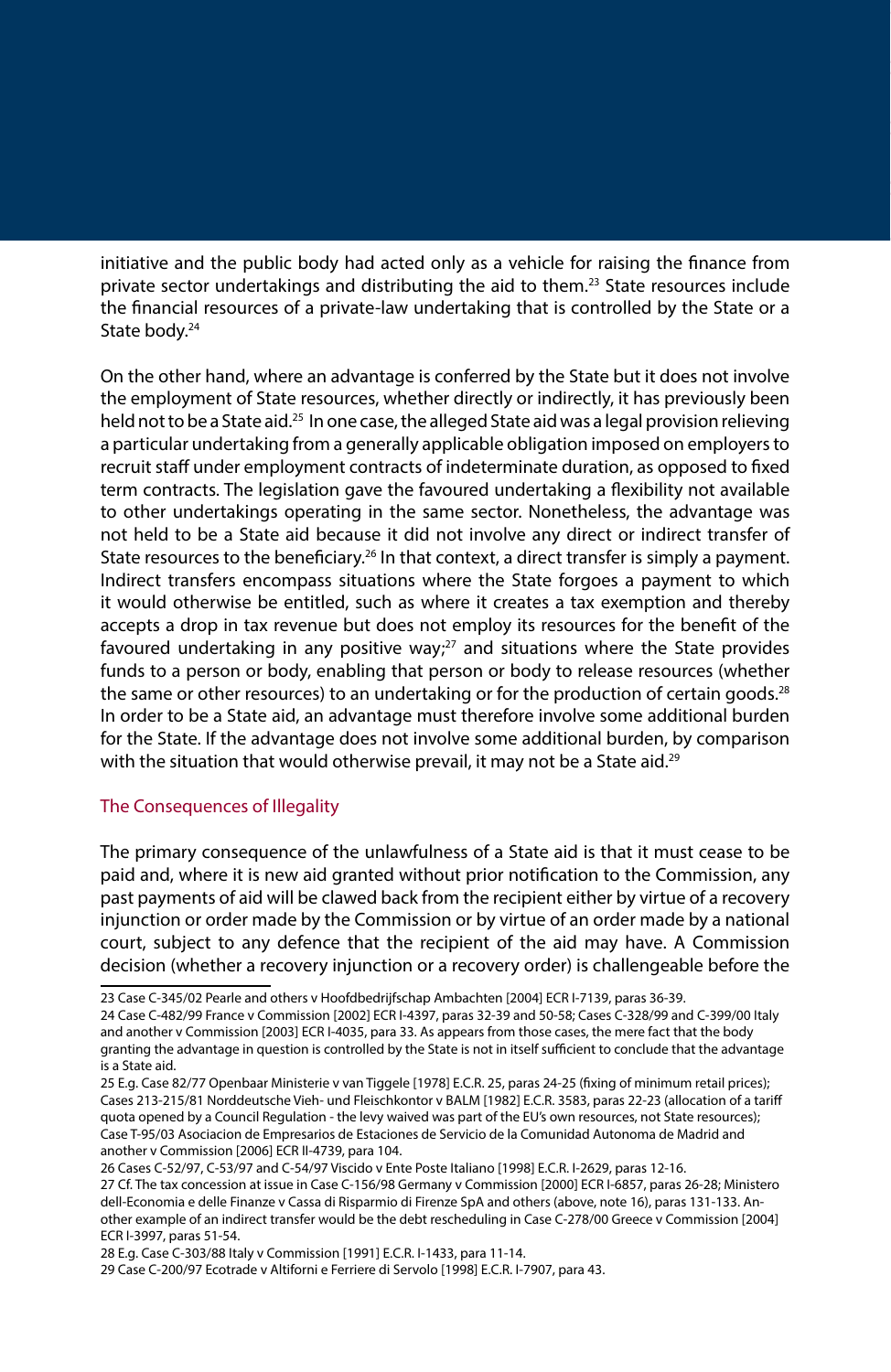GC by the recipient of the aid. A failure to do so within time will preclude the recipient from disputing the lawfulness of the Commission decision in national proceedings brought against the recipient in implementation of the decision. $30$  A further consequence of the illegality of an aid is that the validity of the legislative or administrative provisions giving effect to the aid may be impugned. $31$  However, it is not clear how far that goes because the general principle is that, where domestic measures are incompatible with EU law, the result is not that the former are non-existent but that they must be disapplied in the individual case in order to give effect to rights derived by individuals from EU law. $32$ Accordingly, it does not appear that, where a State aid is illegal, the domestic legislative or administrative provisions giving effect to it are void or voidable in the technical sense, although one of the consequences of disapplication is that any sums raised in order to finance the aid are recoverable by those from whom they were obtained.<sup>33</sup> Where the unlawful State aid is an exemption from the imposition of a charge (or from the full amount of the charge), such as a fiscal impost, the illegality of the State aid and of the legislation giving effect to it does not impugn the validity of the charge itself or entitle those paying the charge to immunity from its imposition or to recover of sums already paid.<sup>34</sup> The position is otherwise where the aid can be analysed as the imposition of a liability on a competing undertaking, the favoured undertaking escaping that liability.<sup>35</sup>

#### Recent tax cases

Case C-6/12 *P Oy*36, concerned Finnish income tax legislation permitting losses to be deducted from profits in order to determine the liability to tax. Losses could not be deducted if more than one half of a company's shares changed hands but the tax authorities had power to allow a deduction for special reasons (that is, derogate from nondeduction), where it was necessary for the continuation of the activities of the company. P Oy applied for a derogation but was refused it because it had not demonstrated a special reason. On appeal, the Finnish court considered that the State aid rules might in any event preclude the grant of a derogation and made a reference for a preliminary ruling. The ECJ held that a State measure placing a person into a more favourable

31 E.g. Case C-39/94 SFEI v La Poste [1996] E.C.R. I-3547, para 40, where the ECJ said that ``national courts must offer to individuals the certain prospect that all the appropriate conclusions will be drawn from an infringement of the last sentence of Article [108(3)] of the Treaty, in accordance with their national law, as regards the validity of measures giving effect to the aid''.

32 Cases C-10/97 to C-22/97 Ministero delle Finanze v IN.CO.GE. `90 Srl and others [1998] E.C.R. I-6307.

33 E.g. Cases C-261/01 and C-262/01 Belgium v van Calster and others [2003] ECR I-12249, paras 53-65 (in that case, the method of financing was an intrinsic part of the aid and had not been communicated to the Commission when the aid was notified, thus leading to the (partial) unlawfulness of the aid; but the same result ensues whatever the reason for the unlawfulness of the aid).

34 Case C-390/98 H.J.Banks & Co. Ltd. v Coal Authority and another [2001] ECR I-6117, para 80; Cases C-266/04 to C-270/04, C-276/04 and C-321/04 to C-325/04 Distribution Casino France SAS and others v Caisse nationale de l'organisation autonome d'assurance vieillesse des travailleurs non salaries des professions industrielles et commerciales [2005] ECR I-9481, paras 40-44; Air Liquide Industries Belgium SA v Seraing (above, note 11), paras 43-45. 35 Case C-526/04 Laboratoires Boiron SA v Union de recouvrement des cotisations de securite sociale et d'allocations familiales [2006] ECR I-7529, paras 30-40 (the precise formulation of the proposition to be derived from the Boiron case is not easy to define; and the case may best be explained as one in which the structure of the domestic legislation in issue did not permit application – or easy application – of the principle set out in the cases cited in the preceding footnote).

36 18 July 2013.

<sup>30</sup> Case C-188/92 TWD Textilwerke Deggendorf GmbH v Bundesrepublik Deutschland [1994] E.C.R. I-833.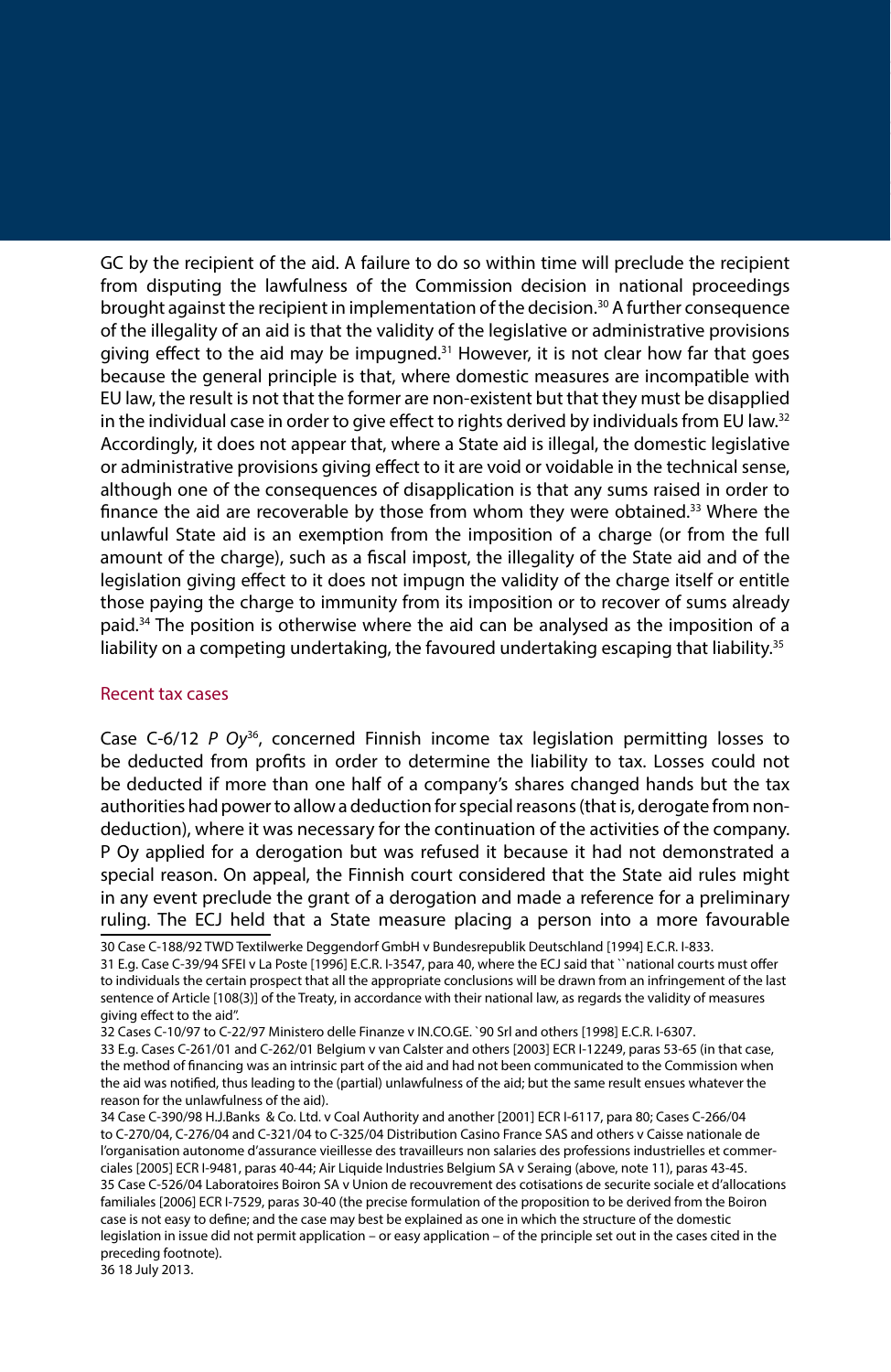financial position than other taxpayers is a State aid even if it does not involve a transfer of State resources but advantages open to all economic operators are not a State aid. An advantageous fiscal measure is selective (and therefore a State aid) if it amounts to a derogation from the normal operation of the tax regime in the Member State in question by differentiating between operators that are in a comparable factual and legal position from the perspective of the objective of the regime<sup>37</sup> (a more discursive examination of the point appears in Cases C-106/09P and C-107/09P *Commission v Gibraltar*. 38) Advantages justified by the nature or general scheme of the regime are not selective; but even exceptions to the regime can be justified if they result from its basic or governing principles.39 A system of authorisations granted by administrative decision is also permissible if the tax authorities are applying objective criteria set out in the legislation that are justified by its objectives.<sup>40</sup> So far as the case itself was concerned, the ECJ clearly thought that the Finnish system, comprising a general prohibition on the deduction of losses in certain circumstances, subject to the grant of individual derogations, did not give rise to a State aid if the underlying rationale was, for example, to prevent trade in deductible losses; but making derogations available in order to protect jobs or in pursuit of a regional development or social policy could not be justified by reference to the nature and scheme of the tax regime.<sup>41</sup>

The *Gibraltar* case42 (an important decision) makes some useful points about how one approaches tax regimes from the perspective of the State aid rules. The ECJ made it plain that (unless there has been some relevant harmonisation at EU level) Member States are free to determine the base of assessment of a tax and decide how to spread the tax burden across different factors of production.<sup>43</sup> On the other hand, they must be careful to avoid designing into a tax any selective advantage. On the question of selectivity, the classic examples of fiscal State aids are, as noted above, advantageous (and discriminatory) divergences from a rule in the tax system. In *Gibraltar,* the ECJ made it clear that, in order to identify whether or not such a situation has arisen, it is not enough to see whether the tax regime in question has a rule, from which there is a derogation benefiting only one or a few undertakings. Instead, it is necessary to look at the overall effect of the regime. In that case, the ECJ was confronted with what it considered to be a combination of elements based on criteria of a general nature that, nonetheless, produced discrimination between undertakings in a comparable situation, rather than the more naked example of a rule subject to a derogation. The search is for the identification, in the regime, of a privileged category.<sup>44</sup> The creation of that privileged category must, however, follow from the design of the tax regime (whatever that design is). It is not enough if random events can produce a privileged category. Accordingly, limiting payroll tax and a business property occupation tax to companies making a profit and capping the tax at 15% of the profit made do not satisfy the test of selectivity: all

<sup>37</sup> Paras 18-19 of the judgment.

<sup>38</sup> Above, note 11, paras 71-75.

<sup>39</sup> P Oy (above, note 36), para 22.

<sup>40</sup> Ibid., paras 23-27.

<sup>41</sup> Id., paras 26-30.

<sup>42</sup> Above (note 11).

<sup>43</sup> Para 97.

<sup>44</sup> See paras 85-93, 101 and 104.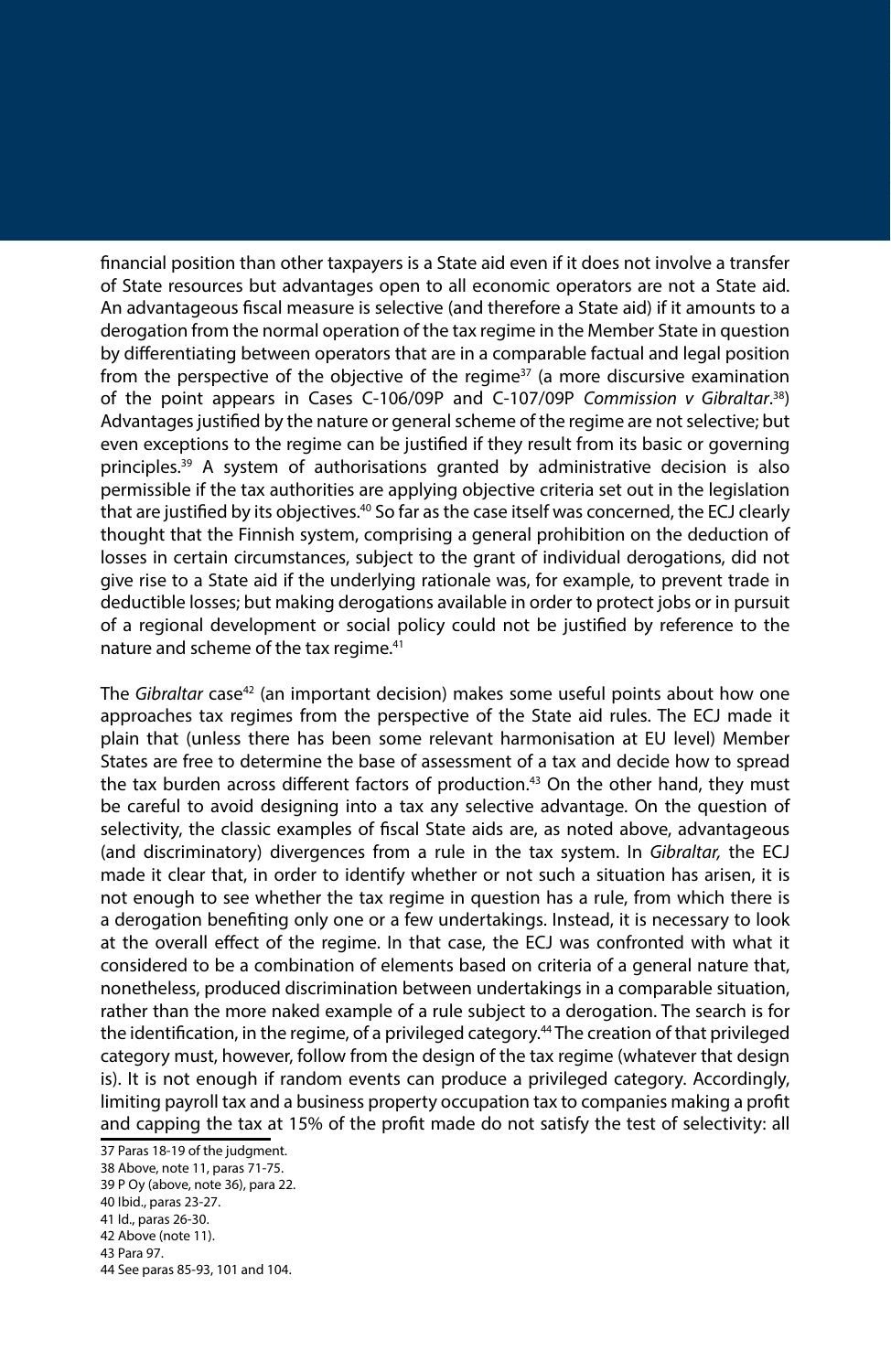economic operators without distinction are capable of being so favoured and the fact that any one of them is so favoured at any one time is not the product of the design of the regime but the consequence of the random, external event that the operator concerned is profitable or has happened to make a larger profit than another operator.<sup>45</sup> In that connexion, it should be noted that the ECJ observed that the fact that the features of the system at issue just mentioned were alien to the logic of the tax scheme in question did not make them selective.<sup>46</sup> Hence, incompatibility with the logic of the scheme is not a sufficient condition for concluding that an advantage is a State aid. Other aspects of the Gibraltar system did not get the same favourable treatment: the ECJ did not think that the non-taxation of offshore companies was a random consequence - it was the inevitable consequence of the design of the system.<sup>47</sup> It should also be noted that, in that case, the UK and the Government of Gibraltar neglected to justify the problematical aspects of the tax regime by reference to its nature and general scheme during the Commission's investigation. The case law is clear that the burden of justification lies on the Member State concerned; and the failure to try to discharge that burden prejudiced the position of the UK and the Government of Gibraltar later on in the litigation.<sup>48</sup>

An example of advantageous differential fiscal treatment that could not be justified by reference to the nature and scheme, or logic, of the tax regime in question appears in Case C-452/10P *BNP Paribas and another v Commission*. 49 That case concerned a purported attempt to achieve fiscal neutrality in relation to the application of Italian capital gains tax on the sale of assets in return for shares. The upshot was that companies to which assets had been transferred following transactions under a particular Italian statute were able to continue to realign the value of the assets for tax purposes with their book value by payment of a substitute tax. That was a tax advantage that other companies did not have. Different explanations for that state of affairs were given by the Italian authorities and by BNP Paribas. In that type of situation, the burden lies on the State itself to explain its own tax system and how the advantage in question fits into it. The ECJ analysed the Italian legislation but concluded that the advantage was anomalous and could not be explained. It therefore gave rise to a State aid (all the other conditions for being a State aid having been satisfied).

Case C-81/10P *France Telecom SA v Commission*50 concerned the tax regime applicable to France Telecom after its partial privatisation in 1990 (the French State held more than half of its shares). French legislation subjected France Telecom to the same tax regime as private sector undertakings carrying out the same type of transactions save that, for the first four years after privatisation, it benefited from an initial temporary derogation from the application of certain taxes (in that respect, it was treated like the State) in return for paying a fixed levy. As from 1994, France Telecom was subject to a local tax regime using a special method of calculation and an additional levy intended to offset the costs

45 Paras 77-84. 46 Para 81. 47 Para 106. 48 Paras 143-152.

49 21 June 2012, paras 120-138 (on appeal from Case T-335/08 BNP Paribas v Commission [2010] ECR II-3323). 50 8 December 2011, on appeal from Cases T-427/04 and T-17/05 France and France Telecom v Commission [2009] ECR II-4315.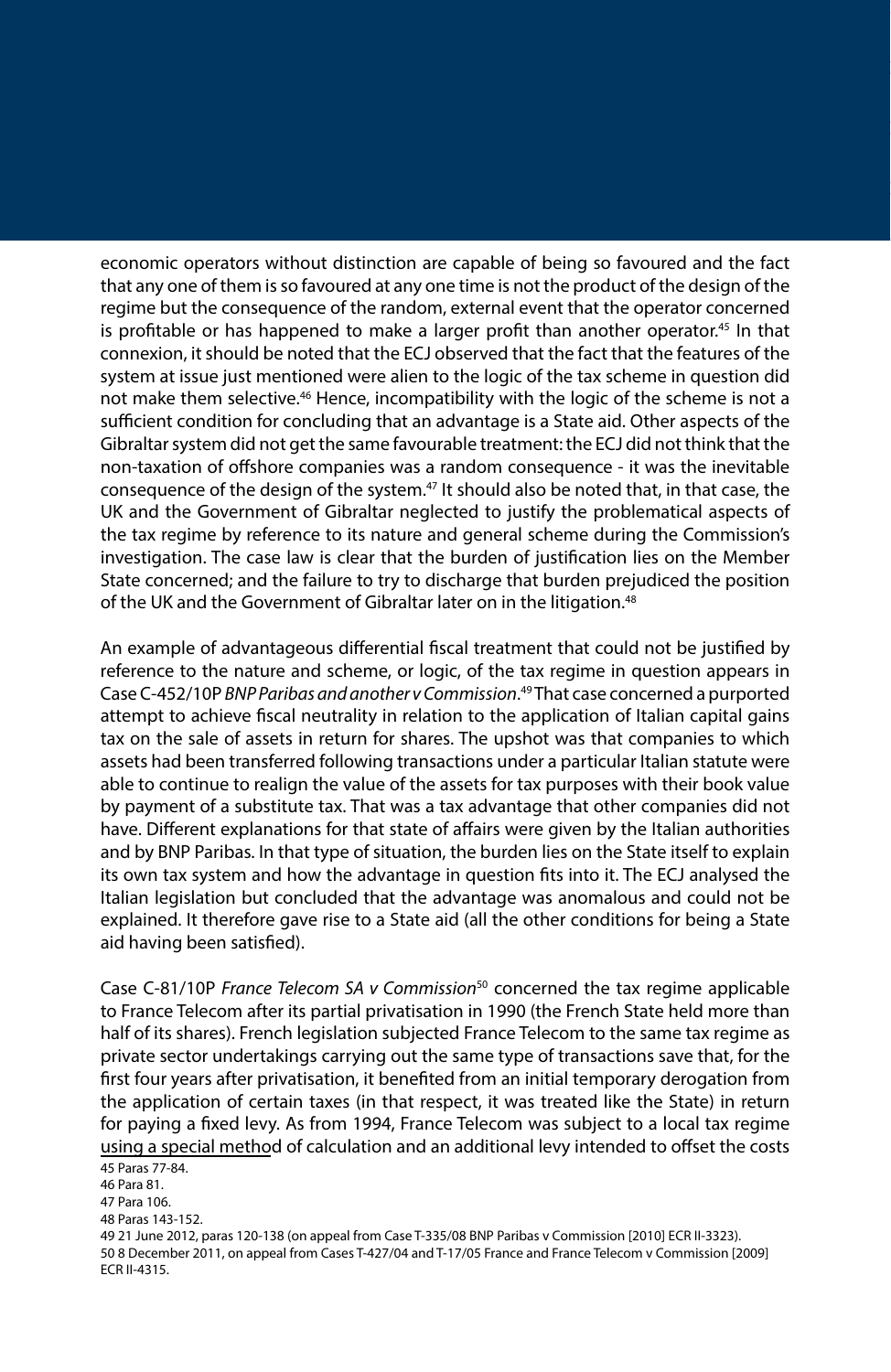incurred by the tax authorities in assessing France Telecom to tax and collecting business tax from it. The special regime was brought to an end in 2003. In relation to the period from 1994, France Telecom (supported by France) claimed that the fact that it was subject to a special tax regime was not enough to conclude that it benefited from a State aid because it did not follow that it had obtained any financial advantage. That argument was based upon the fact that whether or not the special tax regime applicable to France Telecom after 1994 depended upon the annual decisions made by other State authorities concerning the level of business tax (payable by companies other than France Telecom) to be levied in a given year. Accordingly, the "advantage" obtained by France Telecom lay in the fact that its special tax regime was different and opened up the possibility of it obtaining a financial advantage; but the realisation of that possibility was entirely dependent upon factors extraneous to the special regime from which it benefited. In other words, the actual occurrence of an advantage or benefit did not flow from the special regime. Indeed, depending upon the external decisions regarding the fixing of the rate of business tax paid by the generality of undertakings, France Telecom's special regime could (in principle) have been disadvantageous for it. The ECJ conceded that the Commission was not able to determine the precise level of taxation in any given year; but the special regime was at least capable of resulting in a benefit and, apparently, had actually done so (France Telecom also benefited from a reduced rate in respect of management costs.<sup>51</sup> The ECJ considered that the advantage derived by France Telecom had a fixed element forming part of the special tax regime applicable to it and a variable element depending upon external circumstances (the independent decisions concerning the rate of business tax for a given year); the advantage really flowed from the former and the precise amount of the advantage from the latter.<sup>52</sup> France Telecom also argued that, in determining the existence and extent of the supposed State aid, account had to be taken of its liabilities under the pre-1994 regime. That was dismissed on the ground that it was right to ignore a different charge unconnected with the State aid in question.<sup>53</sup>

The problem with the arguments in *France Telecom* is that they were unrealistic given what appears to have been common ground that, in the period from 1994, the special regime applicable to France Telecom produced a lower tax liability than would otherwise have been the case. Given that that was so, to argue that the financial benefit flowed not from the special regime but from independent decisions of those fixing the rate of business tax was not exactly persuasive: clearly, if those independent decisions had been different, France Telecom might have ended up with a higher tax bill and there would have been no State aid; but those independent decisions were what they were and France Telecom was sheltered from the consequences by the existence of the special tax regime applicable to it. In contrast with the position in the *Gibraltar* case, where (in relation to the payroll tax and business property occupation tax) random external events (not the design of the system) would determine who was in an advantageous situation, the position in *France Telecom* was that the membership of a specific category had been fixed by the design of the system; only the extent of the benefit flowing to the sole member of that category was affected by random external events. So far as the other

<sup>51</sup> Paras 19-20. 52 Paras 23-25. 53 Para 43.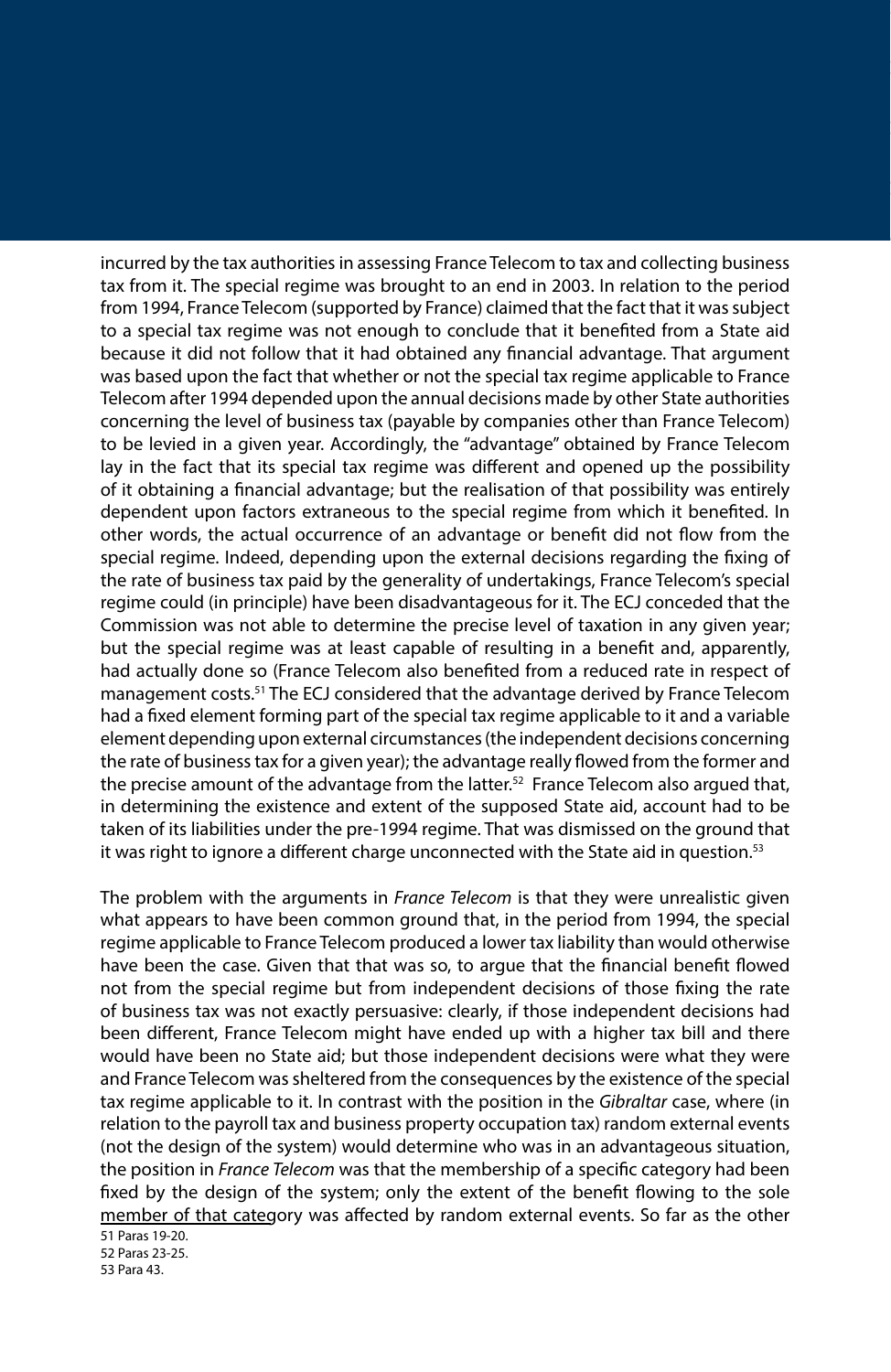point made by France Telecom is concerned, the evaluation of a tax (or other) regime for the purpose of deciding whether or not it generates a State aid must obviously take into account the entirety of the scheme. If (for example), it has two elements, one positive and one negative, both have to be taken into account; the positive aspect of the regime cannot be taken in isolation. The problem that arose in *France Telecom* was not simply that France Telecom was relying upon elements that applied in discrete periods of time (pre- and post-1994) but that, when one looked at the French legislation, it seemed that those elements were discrete conceptually as well as temporally.

Short point: a temporal limitation placed on a fiscal advantage may make it selective if the consequence is to exclude numerous potential beneficiaries; and it does not matter if the temporal limitation resulted from the fact that the intention was to encourage listing on the stock exchange.54

Now a couple of cases dealing with the recovery of public debts, including tax debts.

In Case C-73/11P *Frucona Kosice v Commission*55 the ECJ reversed a GC judgment upholding a Commission decision finding that Slovakia had granted unlawful State aid to an insolvent undertaking by failing to recover the whole of a tax debt. The Slovak authorities had reached a settlement with the undertaking under which 35% of the tax debt was paid. The Commission had found in its decision that a private sector creditor would not have been so generous. The judgment is interesting for what it says about how the private sector creditor test is to be applied in the context of judicial review of a Commission decision. The GC judgment was reversed because the GC had failed to verify that the Commission had taken into account the probable length of the alternative procedure for the recovery of a debt that would have been open to a private sector creditor (as well as to the Slovak tax authorities). The case was remitted to the GC. Case C-405/11P *Commission v Buczek Automotive56* is a similar case. The Commission had found that the Polish authorities had granted a State aid by failing to resort to guarantees and other securities over the property and assets of an insolvent undertaking, which they could have exploited in bankruptcy proceedings in order to recover various public debts owed to them. The GC had overturned the Commission decision, in part because it took the view that the Commission lacked the evidence to conclude that a private sector creditor would have opted to go down the bankruptcy route. The Commission appealed unsuccessfully to the ECJ, which held that the Commission bears the burden of proving failure by the State to meet the private sector creditor test and that the GC had been right to hold that the application of the private sector creditor test requires an analysis of the advantages and disadvantages of the various routes open to recover a debt. The available evidence did not support the Commission's case on that point. *Frucona* and *Buczek* offer up contrasting approaches adopted by the GC to the judicial control by it of Commission decisions. A further warning note appears in *BNP Paribas and another v Commission*, 57 where the ECJ concluded that the GC had failed to adopt the correct

54 Case C-458/09P Italy v Commission, 24 November 2011, para 60 (and note also paras 63-66).

55 24 January 2013.

56 21 March 2013.

57 Above (note 49), paras 100-105. A number of other ECJ cases contain observations on the GC's powers of review: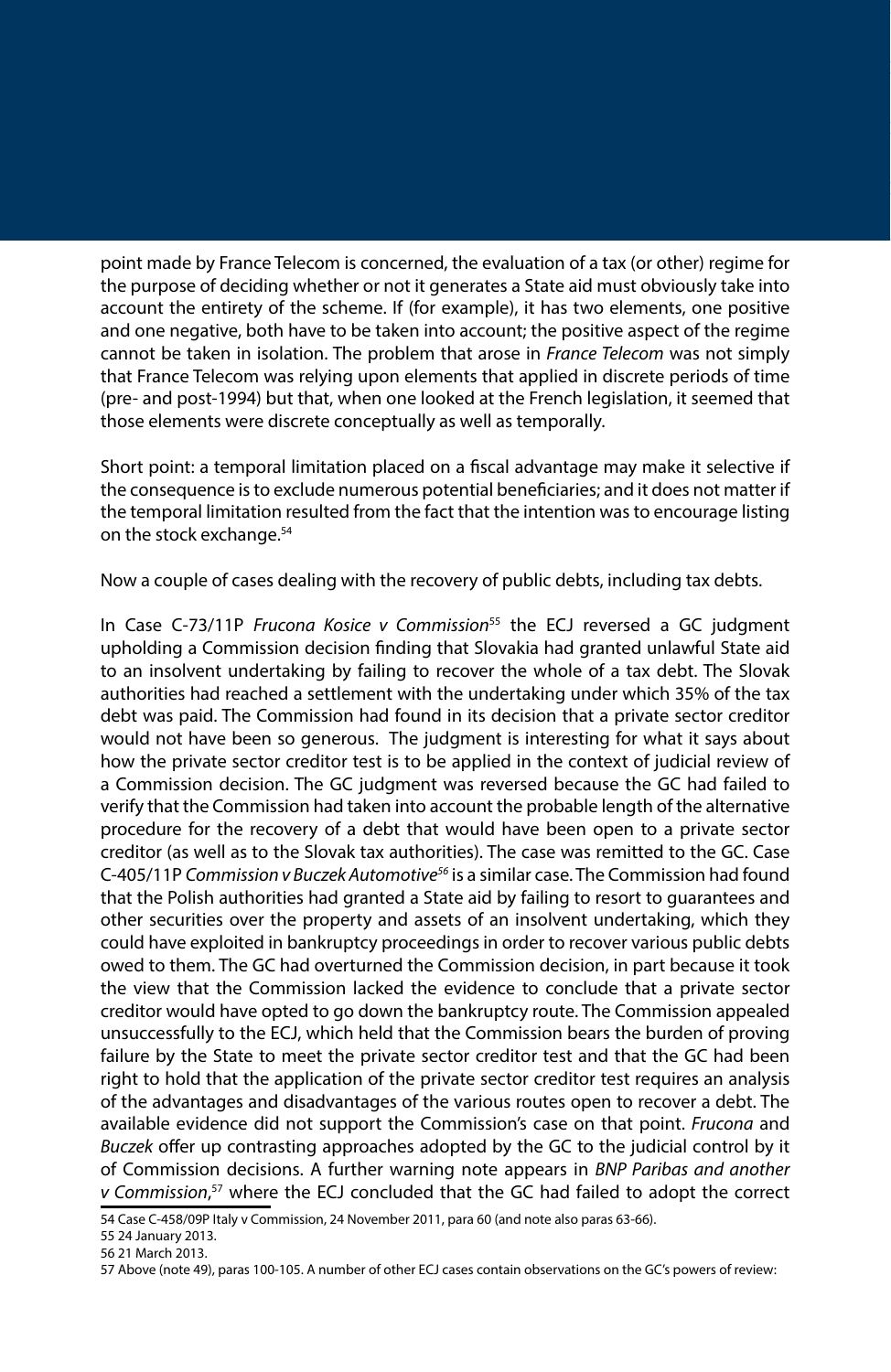approach to its review of the decision there in question.

### Conclusion

Ever since the Advocate General's Opinion in Case 84/82 *Germany v Commission*, 58 the test or determining whether or not some action on the part of the State or a state authority amounts to the grant of a State aid, shorn of various adornments, has been based upon a comparison between that action and something that is regarded as "normal". That test originated in cases concerning State behaviour that had a parallel in the behaviour of private sector operators working under open market conditions (investment activities). It then spawned the private investor test and its associate, the private creditor test. In the case of State aids of a fiscal nature, there is no private sector comparator. Hence, a comparison is drawn with "normal" tax treatment. In a case like *France Telecom*, it is easy to identify the fact that there is one "normal" regime for all taxpayers and a special regime for only one taxpayer, or a defined class of taxpayers (France Telecom and La Poste benefited from the special French regime). The question that then has to be answered is whether or not the derogation from the "normal" regime gives an advantage (other questions then ensue). In that type of case, consistency of the derogation from the "normal" regime with the nature, general scheme or logic of the tax is not really an issue because the giveaway lies in the nature of the derogation itself. The same applies to many other types of derogation that one comes across. However, while all types of derogation from a norm amount to differential (or discriminatory) treatment, not all such treatment necessarily amounts to a State aid or, indeed, to a derogation (in the strict sense) from the norm. Conceptually, the idea of a derogation presupposes an identifiable norm; but that in turn presupposes the existence of some principle underpinning the tax that enables one to identify what the "norm" is and why a divergence from it is a true derogation rather than a necessary variation of the apparent "norm" whose intended effect is to keep the "norm" in alignment with the principle (in that situation, the "norm" does not represent the rule; it is the "norm" taken in conjunction with the supposed derogation that provides the rule or principle). Although the starting point (and often the end point) is to identify a beneficial derogation from "normal" fiscal treatment, an advantage entirely consistent with the principles on which the tax scheme is based is still capable of being a State aid if the scheme itself is fundamentally or inherently discriminatory (as was, arguably, the case in relation to the Gibraltarian tax treatment of offshore companies). Nonetheless, in all cases, whether something is a derogation from the norm or consistent or inconsistent with the nature, general scheme or logic of the tax, it still has to have the character of being selective to be a State aid; and, as can be seen from some of the cases discussed above, selectivity is a quality that must derive from the design of the scheme, not random external events.

see, for example, Case C-320/09P A2A SpA v Commission, 21 December 2011. 58 [1984] ECR 1451. See p0 1501, col 1 ("a benefit which he would not have received in the normal course".